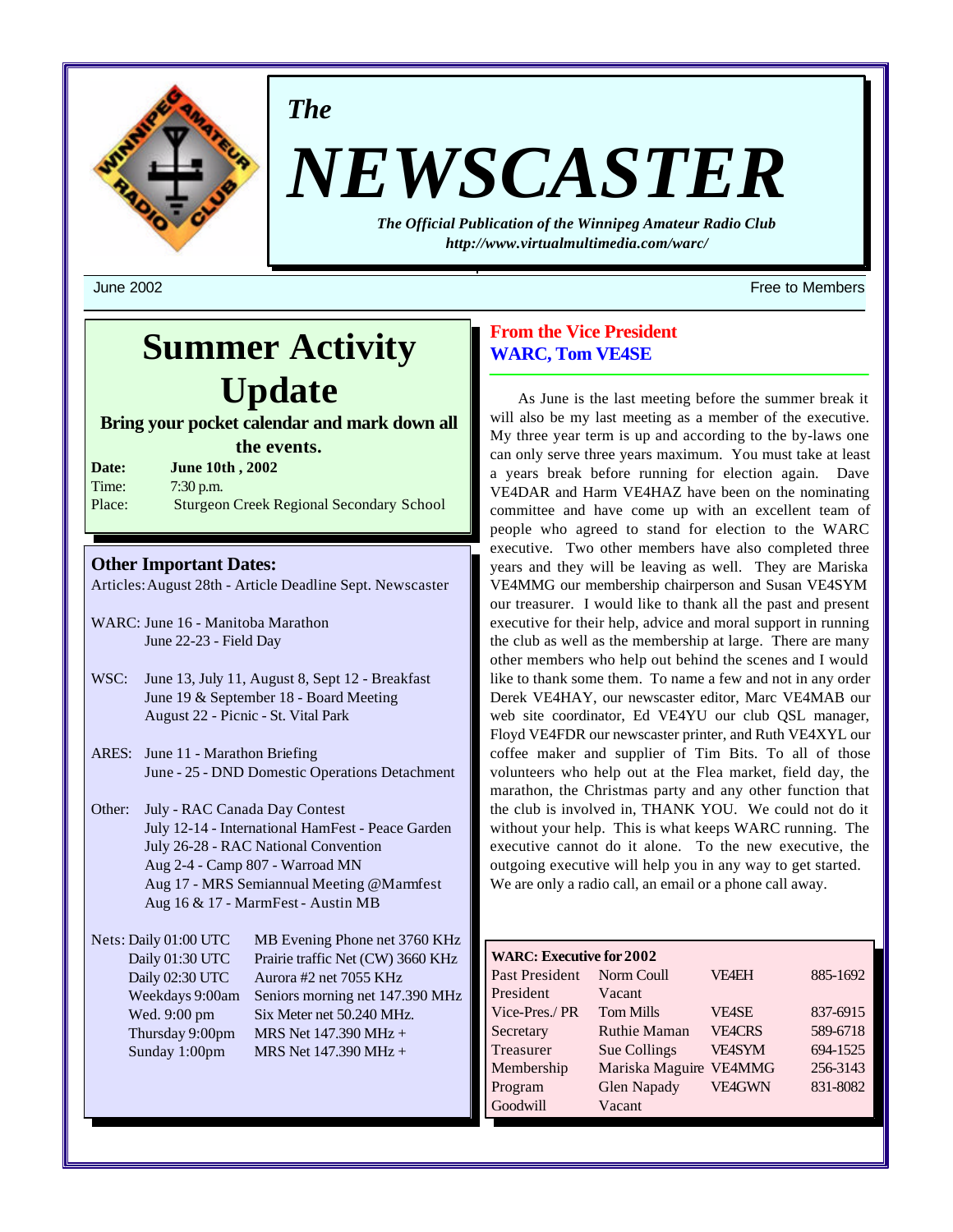

# **News Winnipeg Senior Citizens Radio Club By Gil Frederick, VE4AG, President**

Not much to report this issue, but there are a few activities with dates that should be marked on your calendar:

Monthly Breakfasts: continue throughout the summer months. Dates are (Thursdays) June 13, July 11, August 8, September 12. Meeting place is the Canad Inn Garden City, McPhillips at Jefferson, and we hope everyone will be present by 9 a.m. Visitors are always welcome, and are eligible for the draw for the free breakfast or surprise package supplied by our convenor, George Gillespie, VE4GNG. Our last breakfast saw only 13 people out – but the adverse weather, or the scary news about bad road conditions, likely was the main reason.

The BBS station has been secured in location at the Club, and just needs the antenna work done to be operational. It requires licensing as well, with callsign to be determined.

We have had a resignation from the Board: Ruth Mills, VE4XYL has resigned due to time restraints (she's a busy lady with family and other activities). It was decided at the last Board meeting to leave this position vacant for the balance of the year.

Board Members are reminded that the Minutes of May's meeting are in their personal envelopes in Room #2; and the latest Blips 'n' Blurbs are in the bin for pickup by all Club members. The next Board Meeting will be held on

Wednesday, June 19, beginning at 10 a.m. This is the last meeting ( a summer hiatus begins) until the September meeting on the 18th.

The St. Vital Historical Society has invited members to come and see their displays. Gil, VE4AG and Paul, VE4PXP made a visit after the last Board meeting, and were impressed by the number of historical documents and artifacts that are in the room that this Society uses. Paul was especially excited, in looking over old school photos, to try and find his picture, and checking written documents for names of people and places he knew as a lad living in St. Vital. His Dad was a builder of houses, and built many in which they lived, in St. Vital. He has written an article, and it will be published in a subsequent issue of "Sparks". There were also many old pictures of the Fire Hall which we call 'home' to VE4WSC. The Historical Society is located in the old Norberry School, 900 St. Mary's Rd., Room 17 (2nd floor). Hours are 10 a.m.- 3 p.m. They would be pleased to see you and show you around

The Picnic is another club activity that is well-attended – because of the great food? The great fellowship? The entertainment? This year it is again being held at the Duck Pond location of the St. Vital Park – on Thursday, August 22. There is ample parking. Come anytime in the morning – the food will be served beginning 12 noon. Enjoy hot fresh corn on the cob, with butter or marg, sizzling juicy hamburgers, delicious hot dogs, all the usual condiments and garnishes, buns, and coffee and soft drinks. Tickets are sold at the site. Come one- come all – and bring a friend.

In closing, I'll mention Camp 807, to be held for the first time in the U.S. Place to be on the Civic Holiday weekend, August 02 (Friday) to August 05 (Monday) is Warroad, MN. Sorry, I don't have further details at this time – look for info in ham publications or bulletins. If any literature comes to the Club, it will be posted, and mentioned on the local Nets.

We hope all readers have a happy and safe summer. 73, de Gil



**Sales & Service of Computers & Software Home repairs offered**

**386 Belvidere Street 885-9278 www.escape.ca/~ve4jnf ve4jnf@escape.ca**

**John, VE4JNF**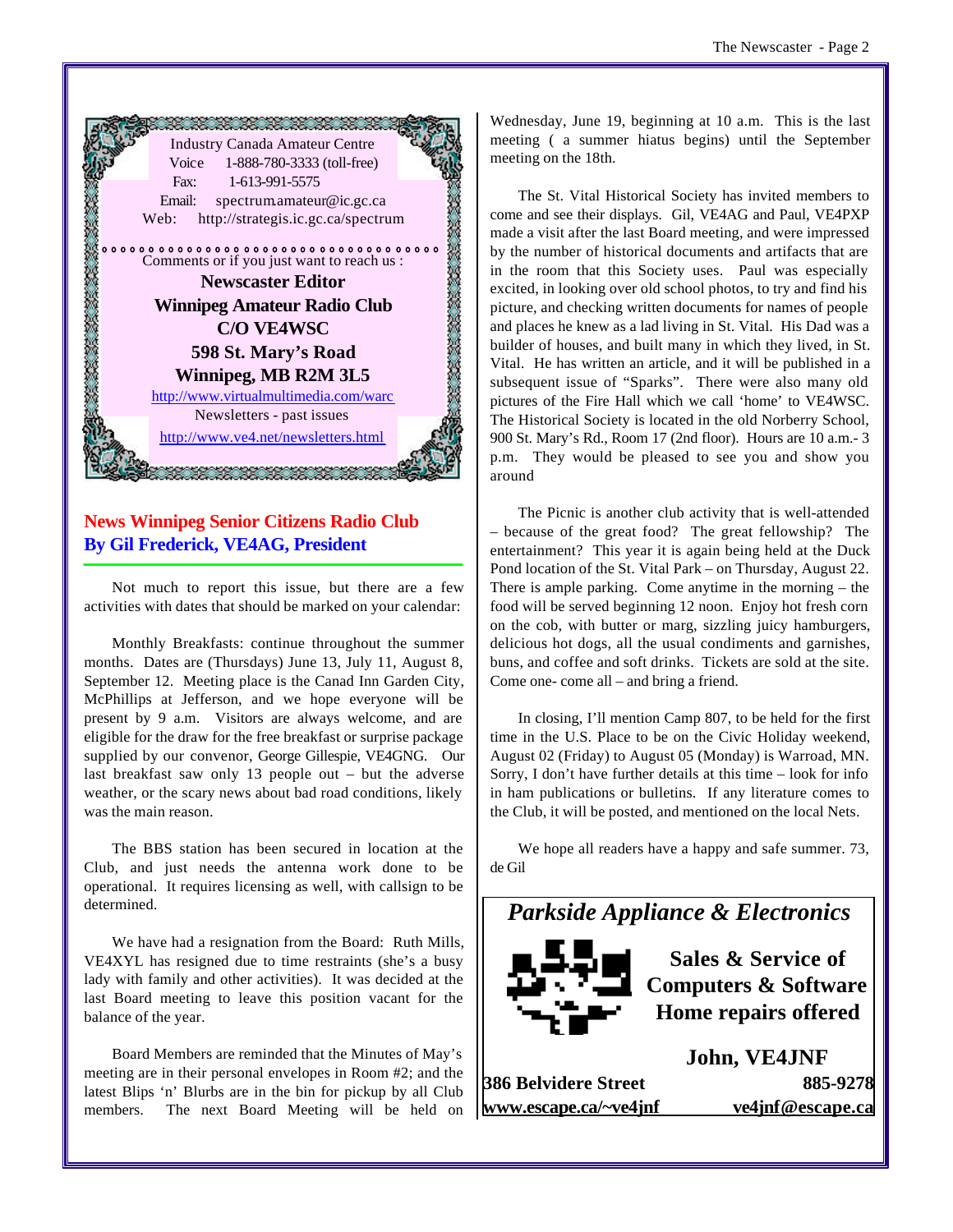# **Minutes for W.A.R.C. May 13, 2002 Submitted by David, VE4DAR**

Meeting was called to order by VP Tom VE4SE at 1930 hours. His welcome to all was followed by introductions. 33 members and 2 guests were in attendance.

M/S Derek VE4HAY/Rolf VE4VZ moved that the minutes of the previous meeting be accepted as printed in the Newscaster. Carried. Business arising: none

Wayne VE4WR said he was very impressed by the good attendance by amateur radio operators at Exercise Deep Freeze put on by Manitoba Emergency Management Organization (MEMO).

#### *Treasurer's Report: Sue VE4SYM*

Flea Market

| Revenue:                            | \$1,059.75                                   |          |
|-------------------------------------|----------------------------------------------|----------|
| Expense:                            | \$ 395.54                                    |          |
| Net Income                          |                                              | \$663.81 |
| Attendance: - 210.                  |                                              |          |
|                                     | Net income from fall Flea Market: - \$585.60 |          |
| Attendance fall Flea Market: - 191. |                                              |          |
| $\cdots$ $\cdots$                   |                                              |          |

Income Statement for April 30,2002.

| Revenue    | \$1,051.75 |
|------------|------------|
| Expense    | \$755.95   |
| Net Income | \$295.80   |
|            |            |

Expenses to note: - \$250.00 for stamps.

Jeff VE4MBQ asked whether Ed VE4EIH had indicated whether he was willing to chair another Flea Market. Tom VE4SE had not been able to reach Ed.

#### *Programs: Glen VE4GWN*

Tonight's program would be about CANWARN as presented by Jeff VE4MBQ.

The main item for June's meeting will be the annual elections. Glen urged everyone to attend then to ensure a quorum. Since the June meeting is the last one before summer there will reports and discussion about the Manitoba Marathon, Field Day, and the fall Flea Market. Lots of good reasons to attend on June  $\qquad \qquad$ .

#### *Membership: Mariska VE4MMG*

Current membership expires in September. She has started to renew membership for next year. She will ask that a membership renewal form be included in the next Newscaster.

#### *RAC: Norm VE4EH,*

Our interim representative, brought greetings from the new RAC President, Bill Gillis. He has been in touch with Bill by telephone. There is no news at this time, since the new Board has just met.

#### *ARES: Jeff VE4MBQ*

Referred members to the comprehensive report in the Newscaster. Manitoba Marathon planning is proceeding well. They could use six more operators. If they get sufficient operators, they would like to put them on the Winnipeg Transit buses which sweep the course. In past years knowing the location of these buses has been a problem.

#### *Field Day: Bob VE4RCJ*

In Bob's absence, Tom VE4SE noted that help was required with transportation of equipment and supplies to Birds Hill Park. Volunteers with a truck or van are asked to contact Bob to help.

International Hamfest: will be held July 12 –14 at the International Peace Garden.

Manitoba Repeater Society (MRS): Roy VE4EN Reported that the membership situation is good. New repeaters are being installed at WPG, MAN and Gimli.

MARM Hamfest will be held August 17 at Austin, Mb.

#### *Nominating Committee: David VE4DAR*

Reported that he and Harm VE4HAZ had completed their task. These members have agreed to stand for election in June:

VE4FV Fred Venema, VE4MAB Mark Blumm, VE4QV John Pura, VE4PLJ Louis Gaudry, and VE4RA Rick Allan. Nominations will still be open up to election time.

#### *Further Business:*

Jeff noted that the Provincial Fire Commissioner had requested Manitoba ARES help during the recent train derailment near Portage La Prairie (Ruthie, check location). Wayne VE4WR showed the meeting 33 cm transceivers, which are part of a new ENGENIUS system. After a brief discussion, the meeting adjourned for coffee.

Attendance prize was won by Dick VE4HK. Door prize was won by Rosi VE4YYL.

#### *Program:*

Jeff VE4MBQ presented an overview of the CANWARN program.

Meeting adjourned at 2005 hrs.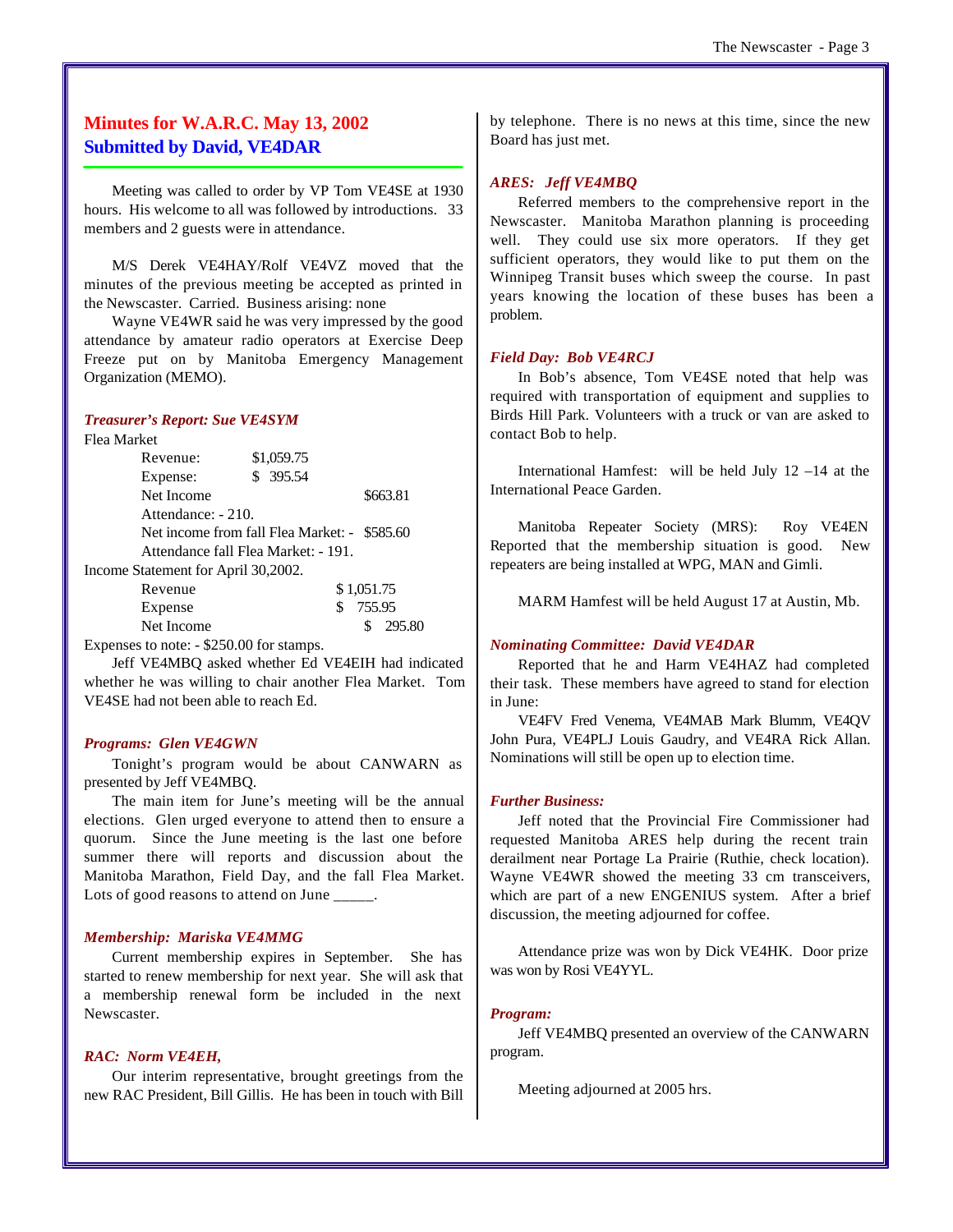# **From the Planning Chair: Glen, VE4GWN**

As I write this I hope that spring has finely "sprung"! I wish to say thank you to Jeff VE4MBQ for his timely presentation on CANWARN. I hope that any and all who are not CANWARN spotters, now will understand this program.

June, being the last meeting of the year, will be Elections. Please try to make this meeting so we can get the new executive in place and we can start our plans for next year. We will also be getting the final report for the flea market, and an update as to where we stand for the Manitoba Marathon, and Field Day. The outgoing executive also have some presentations they wish to make.

I hope that as the Program Chair I have succeeded in providing both entertaining and educational presentations. Today I confirmed two presentations for next year, and through the summer I hope to receive some suggestions. I can be reached by e-mail at:  $vefgwn@rac.ca$ , or by phone</u> (most evenings) 831 8082 or on the VE4WPG repeater.

Last of all I must thank all of the club members who came out to the meetings and showed interest in what this club is doing, and where this hobby is heading. See you in June.

# **Membership Report by Mariska Maguire VE4MMG**

My term as Membership Chair is up and I had a great time. A new executive will be in place when we all come back from our summer holidays. I would like to remind everyone that WARC memberships are due at the end of Sep 2002. I invite all members who have not renewed and any new potential members to join WARC. Please see the application form elsewhere in this Newscaster or visit the WARC Web Site at http://www.virtualmultimedia.com/warc Everyone have a great and safe summer.

# **Winnipeg ARES Report by Jeff, VE4MBQ - Winnipeg EC**

WPGARES provided volunteer amateur radio communications to the Canadian National Juvenile Team Handball Championships that took place on May 3, 4, & 5, 2002. WPGARES members provided over 230 man hours.

Starting at 0700hrs and ending at 2030hrs Friday, Saturday and Sunday, Net Control was set up at the Canad Inn (Polo Park) passing traffic between the two gymnasiums, Red River Community College and Lipsett Hall. There were also two mobile vehicles used to transport referees and out-of-town officials. The following ARES members participated in the event: VE4's: AJR, CDP, CLK, CRS, FV, GWB, GWN, HK, KAZ, MAQ, MMG, SE, TJR, WF, XYL and YYL. A big thank you goes out to Ruth Mills for doing the logistical support for our members. We would also like to thank Yori Tsuji VE4ACX for allowing us to use his portable repeater. And a big thank you to Dormond Industries Ltd for allowing us to set up the repeater at their facilities.

Thirty-four amateur operators from six of the seven Manitoba CANWARN Districts attended a combined New Spotter / Refresher Spotter Training session Saturday 11MAY at the Prairie Storm Prediction Centre. We welcome to the Spotter ranks VE4s: XA, RAW, JNF, YYL, WJE, BSR, XM.

CANWARN in southern Manitoba will be running from 13MAY to 08SEP with Net Controllers for VE4WWO On-call from 0930-2130h daily. CANWARN in Manitoba can be activated by: Severe Wx Forecaster at PSPC

Or On-Call Net Controller

Or ARES EC in the Field

Spotters are reminded to use the 1-800 number received at Spotter Training to make reports to PSPC when there is no Net in progress. The PUBLIC number to report severe weather is: 1-800-239-0484.

Our May General Meeting saw adoption of two motions dealing with membership:

Resolved, Winnipeg ARES members are expected to attend at least four (4) WPGARES monthly meetings per year AND participate in at least two (2) Public Service Events or On-Air Exercises per year.

Resolved, an additional requirement for entry of new members will be sponsorship by a current WPGARES member in good standing or a satisfactory interview of the new member candidate by the Emergency Coordinator.

The next monthly meeting will be TUE 25 JUN 1900h at Sir Wm Stephenson Library 765 Keewatin Street. Captain Ron Shaw, Operations Officer, Domestic Operations Detachment will be speaking about the role of DND Domestic Operations Detachment and how DND assistance is accessed by the provinces. We plan to skip the July meeting unless absolutely necessary, so please monitor the MRS Net THURS 11 JUL or SUN 14 JUL for confirmation either way. After 25 JUN, the next scheduled WPGARES monthly meeting will be TUE 20 AUG.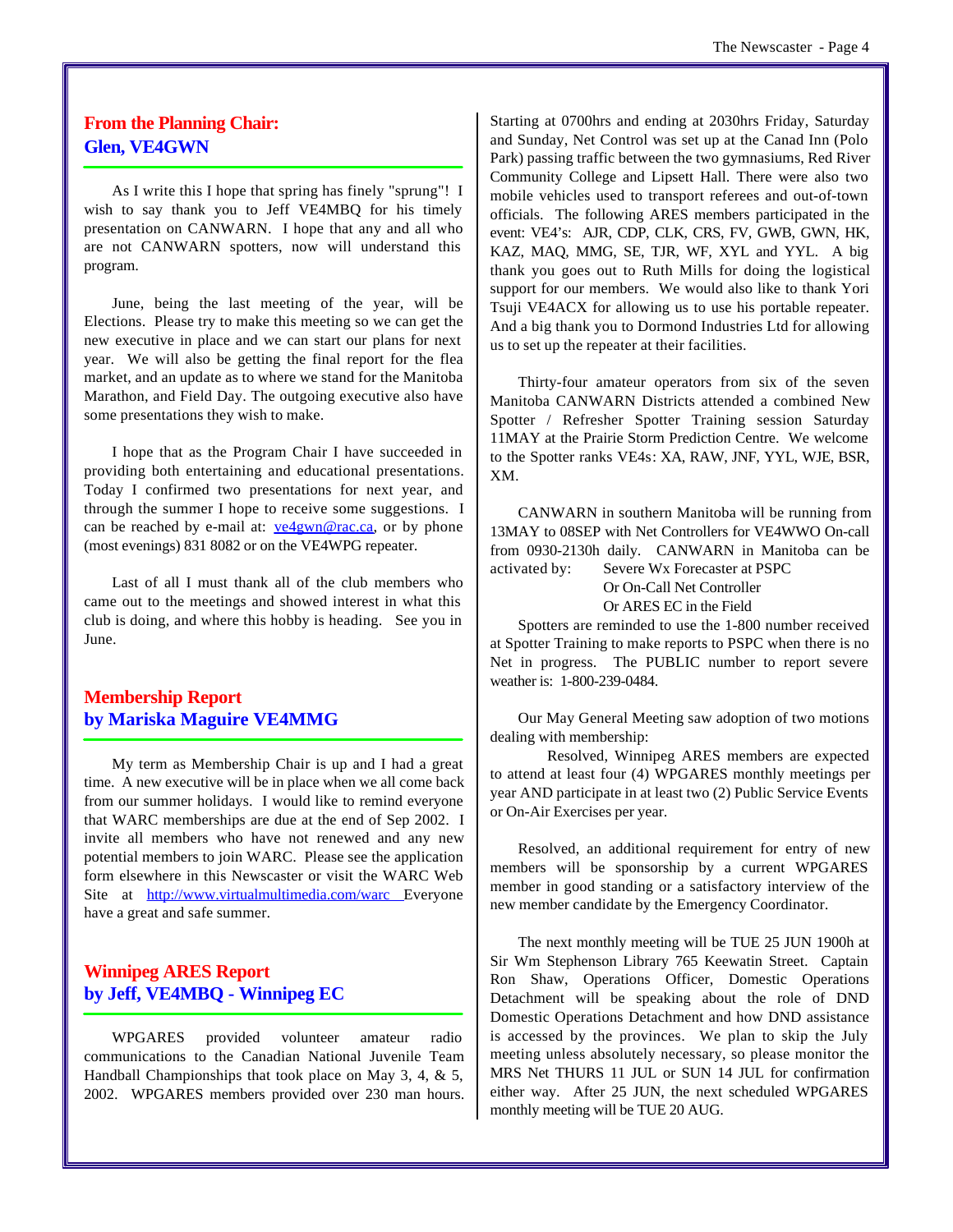**Why Should You Join RAC or Renew Your Membership ?**



#### RAC INCOMING AND OUTGOING QSL BUREAUS

RAC operates the Central Incoming and Outgoing QSL Bureaus. If you do any amount of DXing, you know that you can easily spend hundreds of dollars a year in postage to handle your QSL cards. This service is operated by volunteers and is financed by RAC. To take advantage of the Outgoing QSL Bureau, you must be a member of RAC.

#### RAC BAND PLANS

RAC Committees plan, and coordinate nationally, the use of our amateur bands. We now have approved plans for all the Canadian amateur bands.

#### THE CANADIAN AMATEUR

As a member of RAC, you will receive 6 issues a year of The Canadian Amateur (TCA). Expanded to 64 pages per issue, this magazine will keep you up-to-date with regular columns on packet radio, VHF and UHF operation, DXing, amateur radio emergency service (ARES), propagation forecasts, antenna designs, contesting, short-wave listening, and more. There are feature articles every month of particular interest to amateurs. Subscribers also have regular access to information from advertisers selling the latest amateur equipment. Your RAC membership is worth the subscription to TCA alone. But TCA is not your only benefit.

#### BEHIND THE SCENES

Along with the direct membership services enjoyed by hams daily (see examples below), there is a tremendous amount of work taking place constantly behind the scenes. The lobbying and discussion to maintain our bands, the legal battles over towers, and more recently the proposals by Industry Canada to limit effective radiated power, make constant work for RAC on behalf of Canadian amateurs. The government is also issuing new radio regulations which have a potential to affect amateur radio and amateur radio operators.

Perhaps these issues aren't so obvious until you are affected directly. It is nice to know that you are not alone when it comes to dealing with these matters.

Today there is tremendous pressure to reallocate amateur frequencies in the VHF and UHF spectrum where a large majority of hams operate. As well, there is a sizable investment of equipment in terms of repeaters and links in this part of the spectrum. A few years ago, Canadian amateurs lost 420 - 430 MHz to the land mobile service. Recently the American amateurs lost 220 - 222 MHz to land mobile services. Amateurs only have secondary status in

the remaining 430 - 450 MHz band. This means that Industry Canada could allocate other services to this band at any time.

Amateurs must rally together, with RAC, to help defend our frequencies.

In order for RAC to carry on meaningful dialogue with government and industry leaders, it must represent the views of the entire Canadian amateur community. If only 20 or 30 percent of Canadian Hams belong to RAC, then the government may not view this as a clear mandate. As a member, your participation in discussion forums to shape the future of amateur radio in Canada is the best way to ensure that not only are your rights and investments protected, but that the amateur radio service can grow as well.

Don't let the tremendous volunteer effort on behalf of Canadian amateurs by the RAC volunteer Executive, Directors and officials be hampered by lack of support.

Support the organization that supports you... JOIN RAC TODAY!

Radio Amateurs of Canada, is your national organization

# **Manitoba Marathon By Jeff, VE4MBQ**

WPGARES-WARC Planning for the 2002 Manitoba Marathon is almost complete. We are in need of five volunteers at this time- there will be approximately seventy (70) amateur radio operators involved this year. Wayne VE4WTS is currently arranging for loan of APRS gear for some Marathon vehicles. As in past years there will be amateur operators at Aid Stations along the course, driving Medical and Supply Vehicles, staffing two Net Control stations (Admin and Medical), and new for this year covering the five Transit buses that pick up runners that have exited the course along the route at various Aid Stations. The briefing for Marathon Amateur Radio volunteers is: TUE 11JUNE 1900h 2nd Floor Manitoba Sports Federation 200 Main Street.

#### **RAC Bulletin**

#### *02-032E - Two new directors at RAC*

The RAC Board of Directors has approved the appointment, of Bjarne (Bj) Madsen, VE5FX of Tisdale, SK and D. Howard Dickson, VE1DHD of Tantallon, NS, as Directors for the Midwest and Atlantic Regions respectively.

 These appointments are effective immediately filling unexpired terms to December 31, 2002, of Directors Lord and Bartlett, resigned.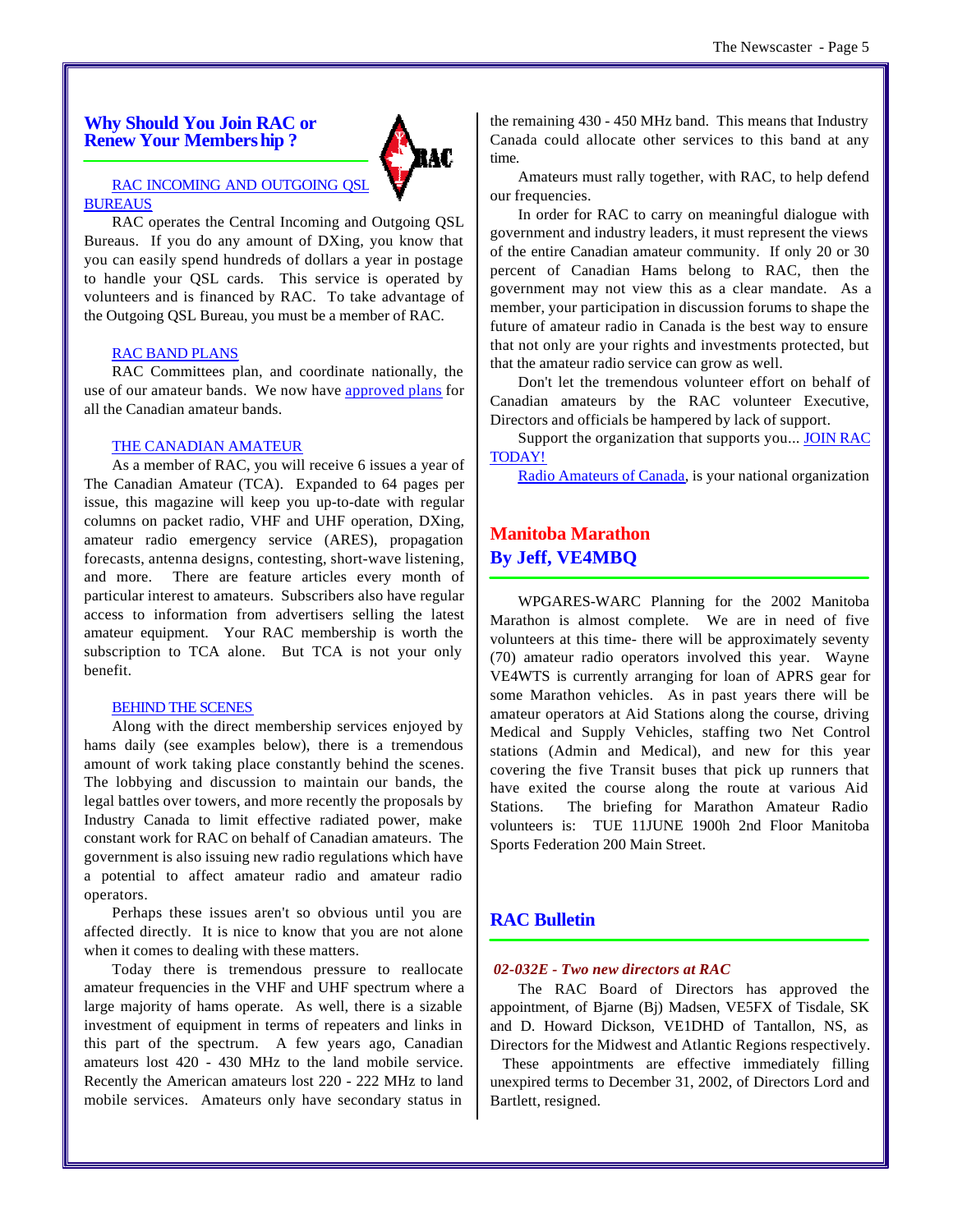# **Hints & Kinks by Ralph, VE4RY**

#### *HF Rigs / Wire Antenna Tuning*

This idea has helped at least one friend of mine and may be worth looking into. Many amateurs a fortunate to use modern transceivers equipped with a built-in automatic antenna tuner. After hearing great things about wire antennas, they decide to give one a try.

If it's a G5RV or random wire, they may be somewhat disappointed with the results. Either the tuner doesn't seem to handle the SWR, or if it does, they just don't seem to be "getting out." Our mothers always taught us to use a Low Pass Filter at the output of the rig and in this case, this may be the culprit. The auto-tuner is trying to tune the antenna through the filter. An external low pass filter requires 50-ohms in and also needs to see a 50-ohm load, or else it becomes lossy. The only option in this case is to remove this filter from the output or use a separate external tuner after it. Bear in mind, the new solid-state transceivers do not really require a low pass filter anyway, since the bandpass filters in the output section accomplish the desired reduction of harmonic content. These rigs meet the spectral purity requirements quite well on their own

### **Contest Calendar**

#### *June*

| WW South America CW Contest         |            | 0000Z | Jun 1            |
|-------------------------------------|------------|-------|------------------|
| <b>IARU Region 1 Field Day</b>      | CW         | 1500Z | Jun 1            |
| <b>QRP TAC Sprint</b>               |            | 1800Z | Jun 1            |
| <b>ANARTS WW RTTY Contest</b>       |            | 0000Z | Jun 8            |
| <b>Portugal Day Contest</b>         |            | 0000Z | Jun 8            |
| <b>RSGB Jubilee Contest</b>         |            | 1000Z | Jun 8            |
| Asia-Pacific Sprint                 | <b>SSB</b> | 1100Z | Jun 8            |
| <b>TOEC WW Grid Contest</b>         | <b>SSB</b> | 1200Z | Jun 8            |
| <b>ARRL June VHF QSO Party</b>      |            | 1800Z | Jun 8            |
| All Asian DX Contest                | CW         | 0000Z | Jun 15           |
| <b>SMIRK Contest</b>                |            | 0000Z | Jun 15           |
| <b>AGCW VHF/UHF Contest</b>         |            | 1600Z | Jun $15$         |
| West Virginia QSO Party             |            | 1800Z | Jun 15           |
| Marconi Memorial HF Contest         |            | 1400Z | $\text{Jun } 22$ |
| <b>ARRL Field Day</b>               |            | 1800Z | Jun 22           |
| <b>QRP ARCI Milliwatt Field Day</b> |            | 1800Z | Jun 22           |
| <b>July</b>                         |            |       |                  |
| <b>RAC Canada Day Contest</b>       |            | 0000Z | Jul <sub>1</sub> |
| MI QRP July 4th CW Sprint           | CW         | 2300Z | Jul 4            |
| Venezuelan Ind. Day Contest         | <b>SSB</b> | 0000Z | Jul 6            |
| Kentucky QSO Party                  |            | 1600Z | Jul 6            |
| <b>IARU HF World Championship</b>   |            | 1200Z | Jul 13           |

|                                                                                                                                                                                   | 1700Z                                                       | Jul 13            |
|-----------------------------------------------------------------------------------------------------------------------------------------------------------------------------------|-------------------------------------------------------------|-------------------|
|                                                                                                                                                                                   | 1800Z                                                       | Jul 13            |
|                                                                                                                                                                                   | 2000Z                                                       | Jul 14            |
|                                                                                                                                                                                   | 0001Z                                                       | <b>Jul 20</b>     |
|                                                                                                                                                                                   | 0700Z                                                       | Jul 20            |
|                                                                                                                                                                                   | 1500Z                                                       | Jul 20            |
| <b>RTTY</b>                                                                                                                                                                       | 1800Z                                                       | <b>Jul 20</b>     |
|                                                                                                                                                                                   | 2000Z                                                       | $Jul$ 21          |
| CW                                                                                                                                                                                | 0000Z                                                       | Jul 27            |
|                                                                                                                                                                                   | 0000Z                                                       | Jul 27            |
|                                                                                                                                                                                   | 1200Z                                                       | Jul 27            |
|                                                                                                                                                                                   |                                                             |                   |
| <b>SSB</b>                                                                                                                                                                        | 0001Z                                                       | Aug 3             |
|                                                                                                                                                                                   | 1000Z                                                       | Aug 3             |
| CW                                                                                                                                                                                | 1800Z                                                       | Aug $3$           |
|                                                                                                                                                                                   | 1800Z                                                       | Aug 3             |
| CW                                                                                                                                                                                |                                                             | 0000Z Aug 10      |
|                                                                                                                                                                                   |                                                             | 1600Z Aug 10      |
|                                                                                                                                                                                   |                                                             | 0000Z Aug 17      |
|                                                                                                                                                                                   |                                                             |                   |
|                                                                                                                                                                                   |                                                             | 1200Z Aug 17      |
|                                                                                                                                                                                   |                                                             | 1200Z Aug 17      |
| <b>SSB</b>                                                                                                                                                                        |                                                             | 1800Z Aug 17      |
| CW                                                                                                                                                                                |                                                             | 1200Z Aug 24      |
|                                                                                                                                                                                   |                                                             | 1200Z Aug 24      |
|                                                                                                                                                                                   |                                                             | 1800Z Aug 25      |
|                                                                                                                                                                                   |                                                             | 1200Z Aug 31      |
|                                                                                                                                                                                   |                                                             |                   |
| <b>AGCW QRP Summer Contest</b><br>CQC Great Colorado Gold Rush<br>Venezuelan Ind. Day Contest<br><b>ARRL 10 GHz Cumulative Contest</b><br>Keyman's Club of Japan Contest<br>1600Z | QRP ARCI Summer Homebrew Sprint<br>CW/SSB/Digital<br>Aug 31 | 0800 local Aug 17 |

**Winnipeg ARES Provides Communication for Canadian National Juvenile Team Handball Championships By Richard, VE4KAZ**

Winnipeg ARES provided radio communications to the Canadian National Juvenile Team Handball Championships that took place on May 3, 4, & 5, 2002. Winnipeg ARES members provided over 230 man hours. Starting at 0700hrs and ending at 2030hrs Friday, Saturday and Sunday, Net Control was set up at the Canad Inn (Polo Park) passing traffic between the two gymnasiums, Red River Community College and Lipsett Hall. There were also two mobile vehicles used to transport referees and out-of-town officials. The following ARES members participated in the event: VE4's: AJR, CDP, CLK, CRS, FV, GWB, GWN, HK, KAZ, MAQ, MMG, SE, TJR, WF, XYL and YYL. A big thank you goes out to Ruth Mills for doing the logistical support for our members. I would also like to thank Yori Tsuji VE4ACX for allowing us to use his portable repeater. And a big thank you to Dormond Industries Ltd for allowing us to set up the repeater at their facilities.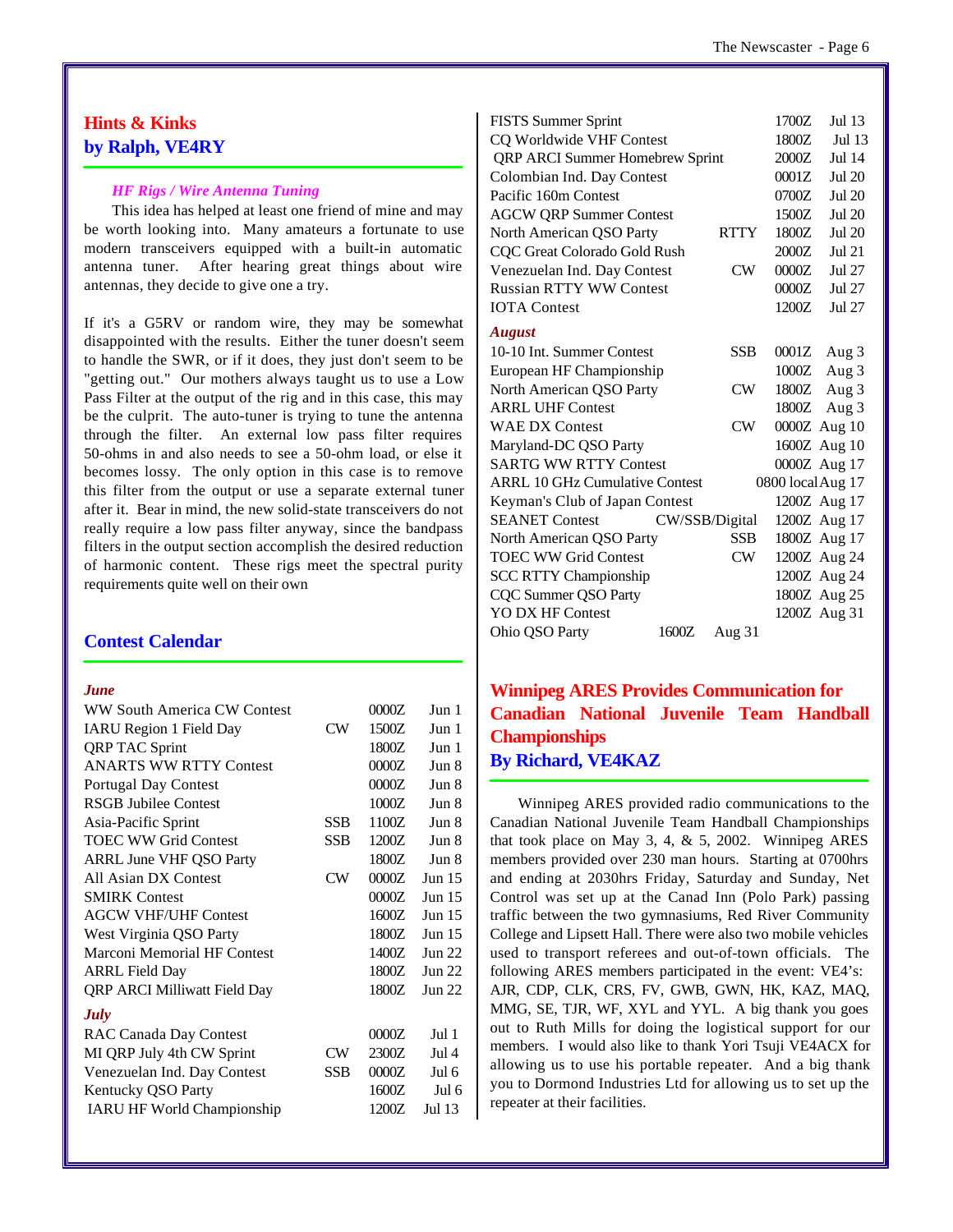### **News from the Net**

#### *FCC PROPOSES TWO NEW AMATEUR BANDS!*

Great news for ham radio this week! The FCC has proposed going along with ARRL's request for a new domestic (US-only), secondary HF allocation at 5.25 to 5.4 MHz. The FCC also is ready to permit operation on a 136-kHz "sliver band" in the low-frequency (LF) region. And, in response to a third ARRL request, the FCC has proposed elevating Amateur Radio to primary status at 2400 to 2402 MHz. "I'm just as tickled as I can be," ARRL President Jim Haynie, W5JBP, said upon hearing the news. "This is a classic example of our ARRL at work." The FCC voted unanimously May 2 to adopt the Notice of Proposed Rulemaking in ET Docket 02-98. The Commission released a Public Notice May 9, and the NPRM is expected to be released soon. A comment deadline will be announced as soon as it's available. The FCC said the new 5-MHz band would help amateurs "better match their choice of frequency to existing propagation conditions." The band, if approved, would be the first new amateur HF allocation since World Administrative Radio Conference 1979 gave amateurs 30, 17 and 12 meters--the so-called "WARC Bands." Assuming the 5-MHz band eventually is authorized, it could be a few years before it actually becomes available. The League said its successful WA2XSY experiments demonstrated that amateurs can coexist with current users and that the band is very suitable for US-to-Caribbean paths. In comparisons with 80 and 40 meters, the WA2XSY operation also showed the 60-meter band to be the most reliable of the three. The ARRL also argued that a new 150-kHz allocation at 5 MHz could relieve periodic overcrowding on 80 and 40. If allocated to amateurs on a secondary basis, hams would have to avoid interfering with--and accept interference from--current occupants of the spectrum, as they already do on 30 meters. The band 5.250 to 5.450 MHz now is allocated to Fixed and Mobile services on a co-primary basis in all three ITU regions. The ARRL asked the FCC for two LF allocations in October 1998--135.7 to 137.8 kHz and 160 to 190 kHz. The FCC said its action on one part of that LF request "proposes changes that would enhance the ability of amateur radio operators to conduct technical experiments, including propagation and antenna design experiments, in the 'low frequency' (LF) range of the radio spectrum." Several countries in Europe and elsewhere already have 136-kHz amateur allocations. The first amateur transatlantic contact on the band was recorded in February 2001. Hams would be secondary to the Fixed and Maritime Mobile services in the 136-kHz allocation. The League said its engineering surveys suggest that hams could operate without causing problems to power line carrier (PLC) systems already active in that vicinity or to government assignments. Unallocated Part 15 PLC systems are used by

electric utilities to send control signals, data and voice. The FCC said its proposal to upgrade the Amateur Service allocation at 2400 to 2402 MHz to primary "seeks to protect current amateur use of this band." Hams have shared their other 2.4 GHz spectrum on a secondary basis with government users. Amateurs already are primary at 2390 to 2400 and from 2402 to 2417 MHz. The ARRL has said primary status in the intervening spectrum slice was needed "to provide some assurances of future occupancy of the band segments for the next generation of amateur satellites." The ARRL has expressed its belief that hams can continue to accommodate Part 15 and Part 18 devices at 2.4 GHz. ARRL's Chief Development Officer Mary Hobart, K1MMH, was among those welcoming the good news from the FCC. "This a wonderful example of the work ARRL conducts in Washington on matters important to the Amateur Radio community," Hobart said. "Thanks to the 10,000 hams who contributed so generously to the 2002 Defense of Frequencies Fund. The success of that campaign helps to make decisions like this possible." *- ARRL*

# **Amateur Radio and its role in the Lake of the Woods Area By Woody, VE3JJA**

For some time Amateur Radio in the Lake of the Woods Area has partnered with Emergency Services and Community Groups to provide communication services not only for events but also during times of emergencies.

March 8th 2002 saw again Amateurs playing such a role. Members of the Lake of the Woods Search & Rescue (LOWSAR) were called out at 0427 hrs by the Ontario Provincial Police to assist in a search for a missing Manitoba snowmobiler in treacherous ice conditions not far from Kenora Ontario. LOWSAR a volunteer team has many duties one of them being ice/water rescue. The team owns and operates an ice/water rescue airboat. Many of the LOWSAR members are Amateur Operators. Larry VA3LCT, Terry VE3TMJ and Woody VE3JJA were activated for this particular rescue and at 0533 hrs. The victim was located in a camp on an island on Lake of the Woods. He had lost his machine through the ice in –25c temperatures and was suffering from hypothermia. He was treated on scene transported over ice and water to a waiting ambulance on shore and taken to hospital. The subject's chances of survival without LOWSAR'S arrival would have been greatly diminished. Amateur Radio is the primary communications mode for the team and new members are encouraged to obtain their licences. Classes have been put on specifically for LOWSAR by the Lake of the Woods Amateur Radio Society. A generous donation by Prairie Communications of Winnipeg provided the team with a portable Amateur Repeater and all LOWSAR's vehicles are so equipped.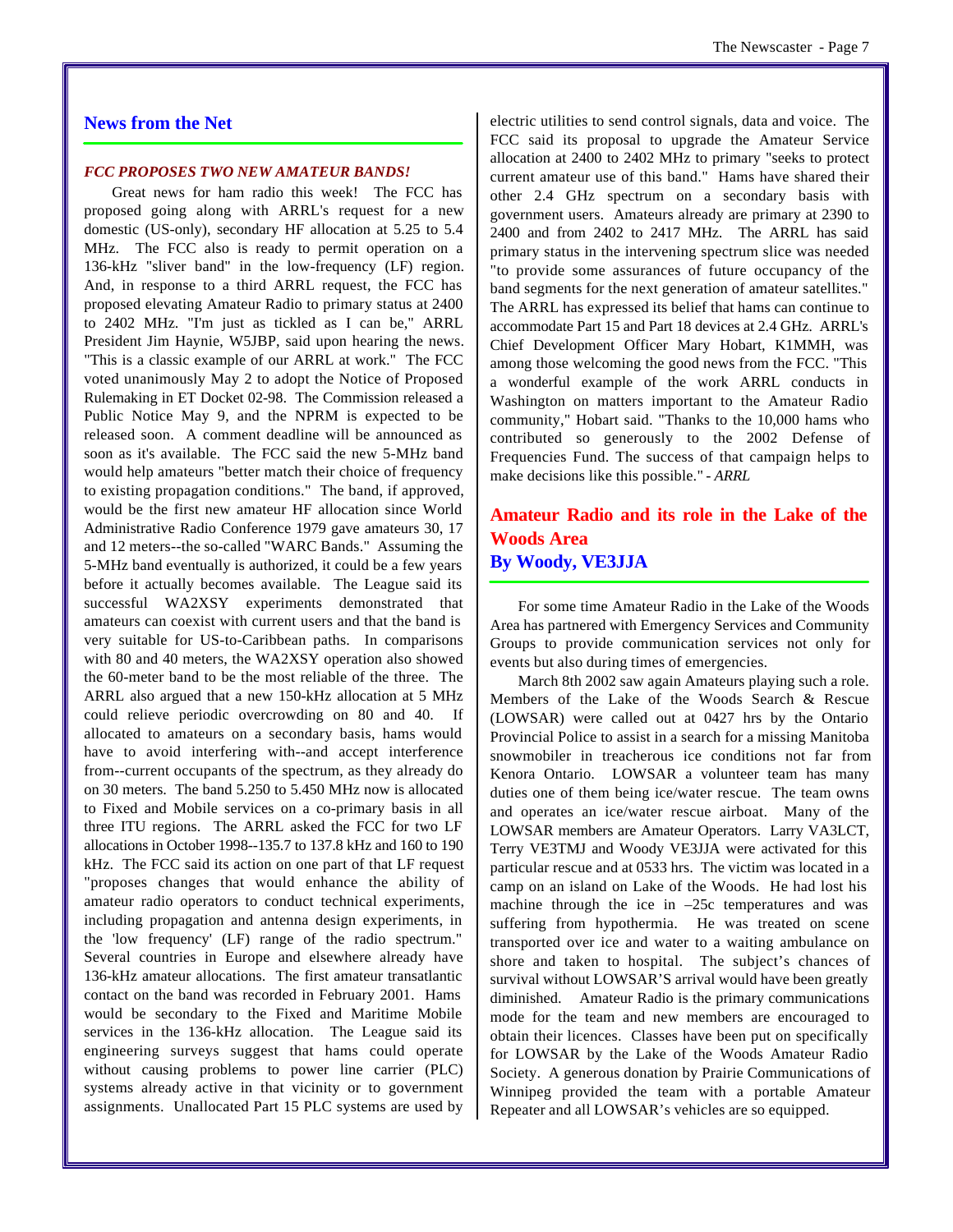#### **RST Explained**

RST stands for Readability, Signal Strength and Tone. On CW all three codes are used for a report such as 599 which means perfectly readable, extremely strong, and perfect tone. On phone only the first two codes are used or. A report might be 55 meaning perfectly readable, fairly good signals. In operation the signal strength is often taken from a reading on the S-meter.

#### *The RST System Readability*

- 
- 1--Unreadable
- 2--Barely readable, occasional words distinguishable.
- 3--Readable with considerable difficulty.
- 4--Readable with practically no difficulty.
- 5--Perfectly readable.

#### *Signal Strength*

- 1--Faint signals, barely perceptible.
- 2--Very weak signals.
- 3--Weak signals.
- 4--Fair signals.
- 5--Fairly good signals.
- 6--Good signals.
- 7--Moderately strong signals.
- 8--Strong signals.
- 9--Extremely strong signals.

#### *Tone*

- 1--Sixty cycle a.c or less, very rough and broad.
- 2--Very rough a.c., very harsh and broad.
- 3--Rough a.c. tone, rectified but not filtered.
- 4--Rough note, some trace of filtering.
- 5--Filtered rectified a.c. but strongly ripple-modulated.
- 6--Filtered tone, definite trace of ripple modulation.
- 7--Near pure tone, trace of ripple modulation.
- 8--Near perfect tone, slight trace of modulation.
- 9--Perfect tone, no trace of ripple or modulation of any kind.



# **Field Day 2002 By Robert, VE4RCJ**

The weekend of field day is fast approaching. Thanks to Dave VE4DAR and Mark VE4MAB publicity releases have been made to the press and posters have been distributed throughout the city. At this time we plan to have three operating positions covering bands 80 through 10 metres. We also plan to have a PSK31 rig in operation on 20 metres or other bands if they open. It appears at this time that Rene will be in France rather than at field day and will therefore not be able to provide his usual demonstration of ATV. He will be missed but it is hoped that he has a great trip to the old country.

At this time the rush of volunteers has not been great. Ruth and Susan have the meal on Saturday evening well in hand and as might be expected it sounds mouth watering. However the list of things needed for the weekend remains long. It includes:

1. Operating tents. Approximately 8ft X 8 ft. Three if possible but two will be enough.

2. Portable tables. Each operating position will need a table that will fit in a tent. Card tables will work but can be somewhat unstable. Larger 4 X 8 tables are needed for the barbecue area.

3. Transportation. We need transportation to Birds Hill. The largest items to be transported are the 8 ft sections of mast and the beam antenna. The other items are smaller and can be squeezed into vans etc. Remember many smaller vehicles can replace one big one. We also need transportation for 3 barbecues. Make a note that these are necessary for the Saturday supper so let a certain selfishness be your guide.

4. Labour. We will need several able bodied persons on Saturday AM to load the vehicles in the city and assemble the circus at Birds Hill. I will be at the WARC meeting on the 13 June to visit, report on progress and elbow volunteers. See you there.

My phone number in the Blue book is wrong. The correct phone number is 477-9125. rcjacobs@mts.net.

# **Free open-source for software defined radios [From Dave Farber's Iper list--BSA]**

#### *Introduction*

GNU Radio is a collection of software that when combined with minimal hardware, allows the construction of radios where the actual waveforms transmitted and received are defined by software. What this means is that it turns the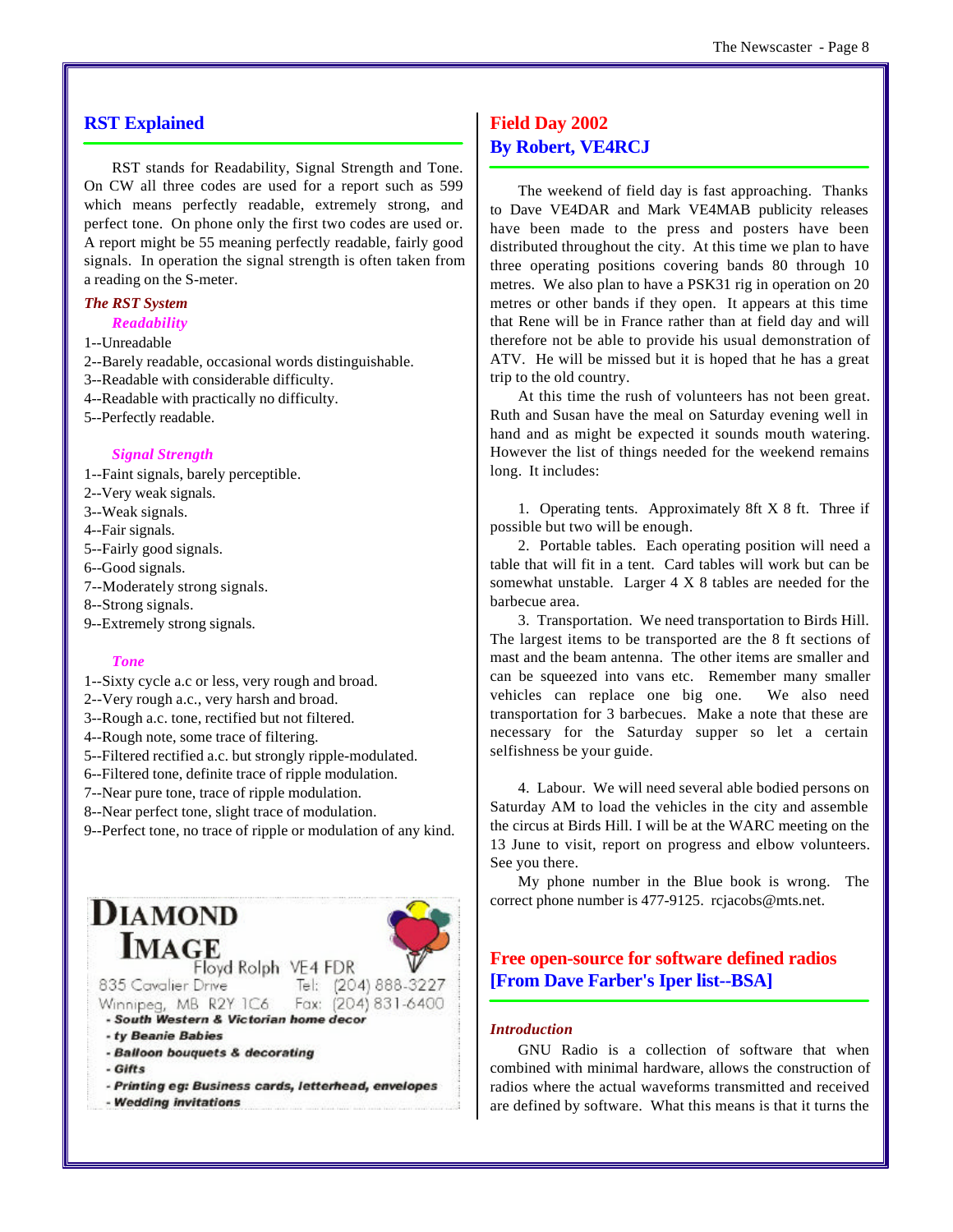digital modulation schemes used in today's high performance wireless devices into software problems.

#### *What is a Software Defined Radio?*

Joe Mitoloa says, "A software radio is a radio whose channel modulation waveforms are defined in software. That is, waveforms are generated as sampled digital signals, converted from digital to analog via a wideband DAC and then possibly upconverted from IF to RF. The receiver, similarly, employs a wideband Analog to Digital Converter (ADC) that captures all of the channels of the software radio node. The receiver then extracts, downconverts and demodulates the channel waveform using software on a general purpose processor." [1]

For our purposes, on the receive side, the idea is to get a wide band ADC as close to the antenna as is convenient, get the samples into something we can program, and then grind on them in software.

#### *Can you give me an example?*

To get a better idea of what we're talking about, please see the screen shots and examples. They range from playing a sine wave out a speaker, a single channel FM receiver, a display of the real time Fourier transform of the signals from a high speed analog to digital converter, to an application that receives two broadcast FM stations at the same time from the same input.

#### http://www.gnu.org/software/gnuradio/

For more information on this item please visit the CANARIE CA\*net 3 Optical Internet program web site at

Http://www.canet3.net/news/news.html



All ICOM Accessories 15% Off the list price.

| IC-756PROIL HF+6MW/DSP \$4399.00             |  |
|----------------------------------------------|--|
| IC-746PRO-HF+6MW/DSP \$3279.00               |  |
| IC-718 - COMPACT HF  \$1099.00               |  |
| IC-706MK2G- HF+6M+2M+440Mobile  \$1529.00    |  |
| IC-207H - Compact Dual Band Mobile  \$499.00 |  |
| IC-V8000-75W+2M+WXMobile  \$399.00           |  |
| IC-2100H -2M+55W+CTCSSMobile  \$299.00       |  |
| IC-V8 - 2M Handi-Talkie  \$269.00            |  |
|                                              |  |



Prices extended to July 31, 2002

# **Editors Ramblings By Derek VE4HAY**

Well another year has come and gone. Antennas went up and some came down. New hams joined the hobby and some have pass it by. Regulations have changed and more are in the works. It's been a busy year. And this summer is going to be a hot bed of activity as well. Take a look at the front page of this newsletter. You will see a number of events are planned. Please try to attend at least one of these events, if not more or all of them. Remember its your hobby, get out and show us how well you enjoy it..

For those who are members of RAC don't forget about the RAC National Convention, July 26-28. Even if your not a member, and you are vacation this year. Why not head in that direction and attend. You will not regret it. All you have to do is to convince your XYL that it will be fun.

The Manitoba Marathon is the one event of the summer that I always attend. It is the one time of the year where about being a HAM really pays off. This is the time where you combine your operating skills and the fun the of the hobby together and have a great morning for a very worthwhile cause. This is a very well run event and all amateurs work together to pull it off. Even if you are not involved, please take the time to monitor and see how the event unfolds. 73 - Have a great summer

All prices are Cash, Money Order or Cheque. Credit Card orders add 30% of the Total

We will match or beat any price on all ICOM Amateur Radio Transceivers from any Authorized Canadian ICOM Dealer!



 **1456 Logan Avenue Winnipeg, MB, Canada R3E 1S1 Phone (204) 774-9313 Fax (204) 772 3550** *comtelco@cyberspc.mb.ca Canada Wide Mail Orders*